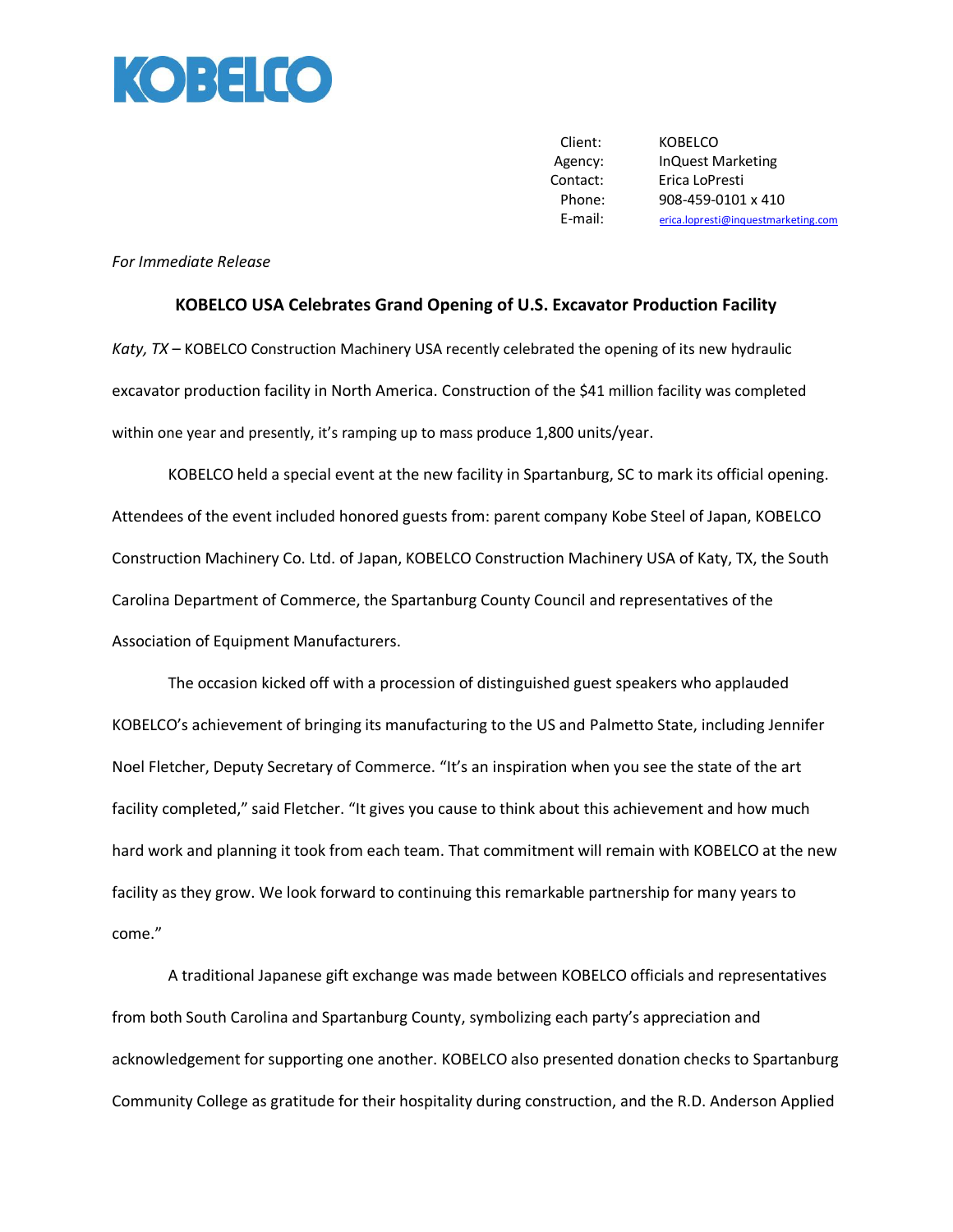## **KOBELCO**

Technology Center, a local school for students interested in entering the workforce. The first KOBELCO excavator produced at the US facility was unveiled and the ceremony was brought to a close as corporate officials and special guests of the community participated in a ribbon cutting. Following the event, attendees were given a full tour of the manufacturing facility and customer experience center, where they observed one of the first SK210LC-10 excavators manufactured at the facility in action.

"The best excavators in the world are made by KOBELCO USA in Spartanburg, South Carolina," said David Britt, Chairman of the Spartanburg City Council and Economic Development Committee. "We appreciate KOBELCO's confidence in the Spartanburg community and we look forward to their continuous growth, investments and expansions."

KOBELCO chose the Spartanburg location from nearly 50 candidate sites across eight states for the property's vast amount of land and nearby access to major domestic ports. Sitting on approximately 85 acres, KOBELCO's new manufacturing facility includes a 156,000 square foot production plant, 17,000 square foot office building and areas for both machinery parking and demonstration. The property also provides KOBELCO with plenty of space for future production capacity expansion. Development and construction of the facility took one year and involved moving 367,000 cubic feet of earth and 14,680 truckloads as part of the site preparation.

"Within three years, we've moved into a new US headquarters, parts distribution warehouse in Katy, Texas and built a manufacturing facility that is now fully operational," said Pete Morita, President and CEO of KOBELCO USA. "KOBELCO is poised in the North American market and this facility further solidifies our commitment to producing excavators that are built like no other excavators in the industry. We will continue to provide quality products to our customers through our new plant by following the philosophy of 'Made by KOBELCO.'"

KOBELCO's North American manufacturing facility was designed after the company's renowned Itsukaichi facility in Hiroshima, Japan – both KOBELCO locations are now known as the most modern,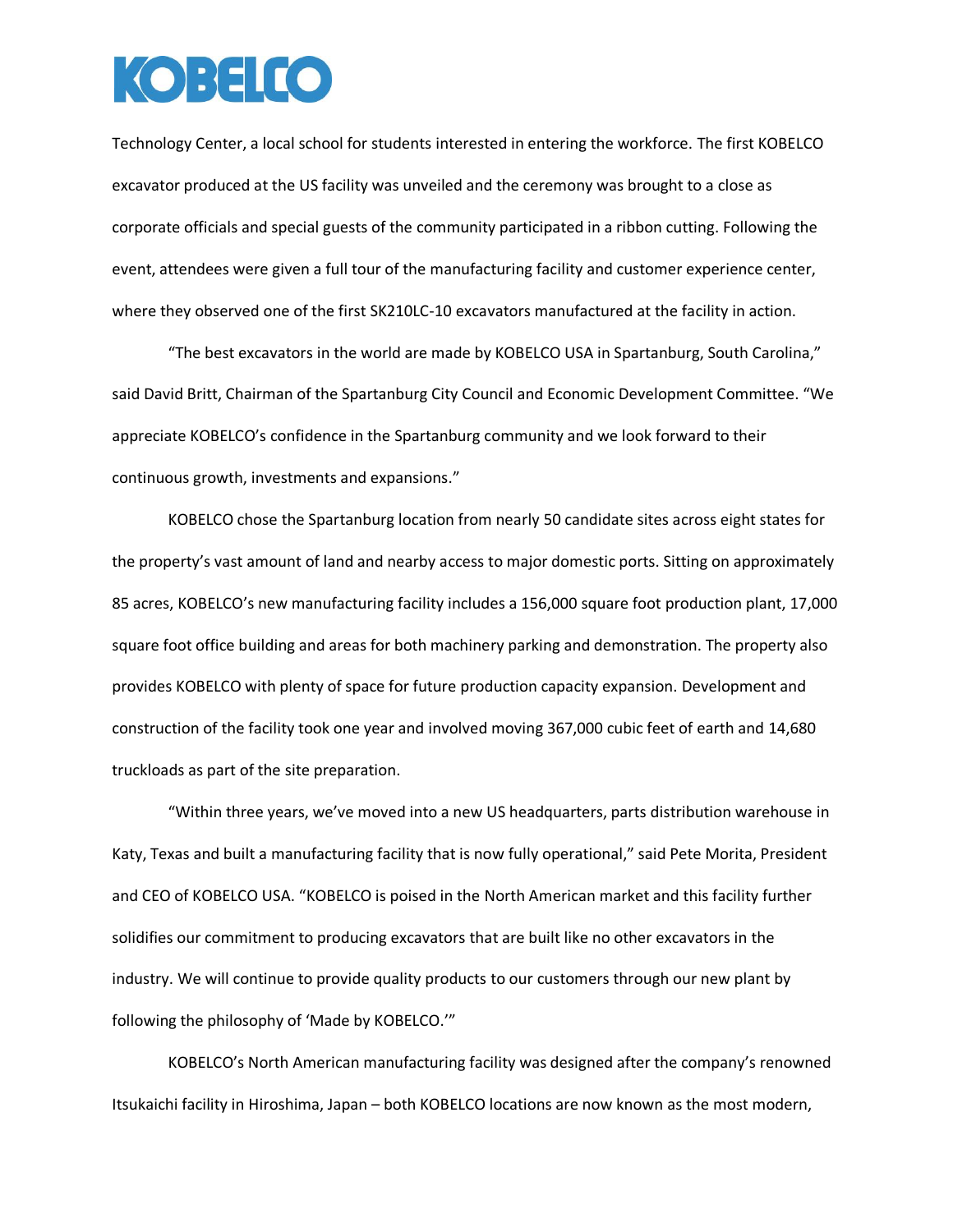## KOBELCO

energetic, and high quality excavator factories in the world. KOBELCO's new production facility now transforms KOBELCO USA into a company with integrated production and sales, all on US soil.

Mass production at the North American facility has begun with conventional machines weighing 20-plus tons and KOBELCO's revolutionary Generation 10 excavators are the first models being produced. Product line offerings and capacity will be increased in accordance with market development, and future production plans at the facility are expected to include most of KOBELCO's excavator models. By taking full advantage of its new manufacturing facility, KOBELCO USA is further enhancing its service functions, reinforcing its foundation in the North American market, continuing to increase the presence of KOBELCO hydraulic excavators, and putting a group-wide effort into growing its market share in North America.

KOBELCO's US based manufacturing facility also allows the company to proudly support the Association of Equipment Manufacturers (AEM). As a participant of the AEM *I Make America* campaign, KOBELCO will create over 130 new jobs for the skilled workforce living in the communities that surround the Greenville and Spartanburg area.

"In a short period of time, we've gone from land and dirt to a factory with excavator production in full swing," said Ralph Wabnitz, General Manager of the KOBELCO USA manufacturing facility. "We're thankful for having the opportunity to expand our business to Spartanburg and become an integral part of the community while creating new jobs in America. We look forward to sharing our success."

KOBELCO Construction Machinery USA offers industry-leading crawler excavators in the 3,000 lb. to 245,000 lb. classes including zero tail swing, compact, standard, long-reach, mass excavation, and demolition models. Well-known as the excavator authority, KOBELCO is committed to producing quality machines with advanced productivity-boosting features and innovative technologies. With premier capabilities such as no time limit power boost and exclusive independent travel, KOBELCO machines ensure superior performance and efficiency for the toughest worksite challenges.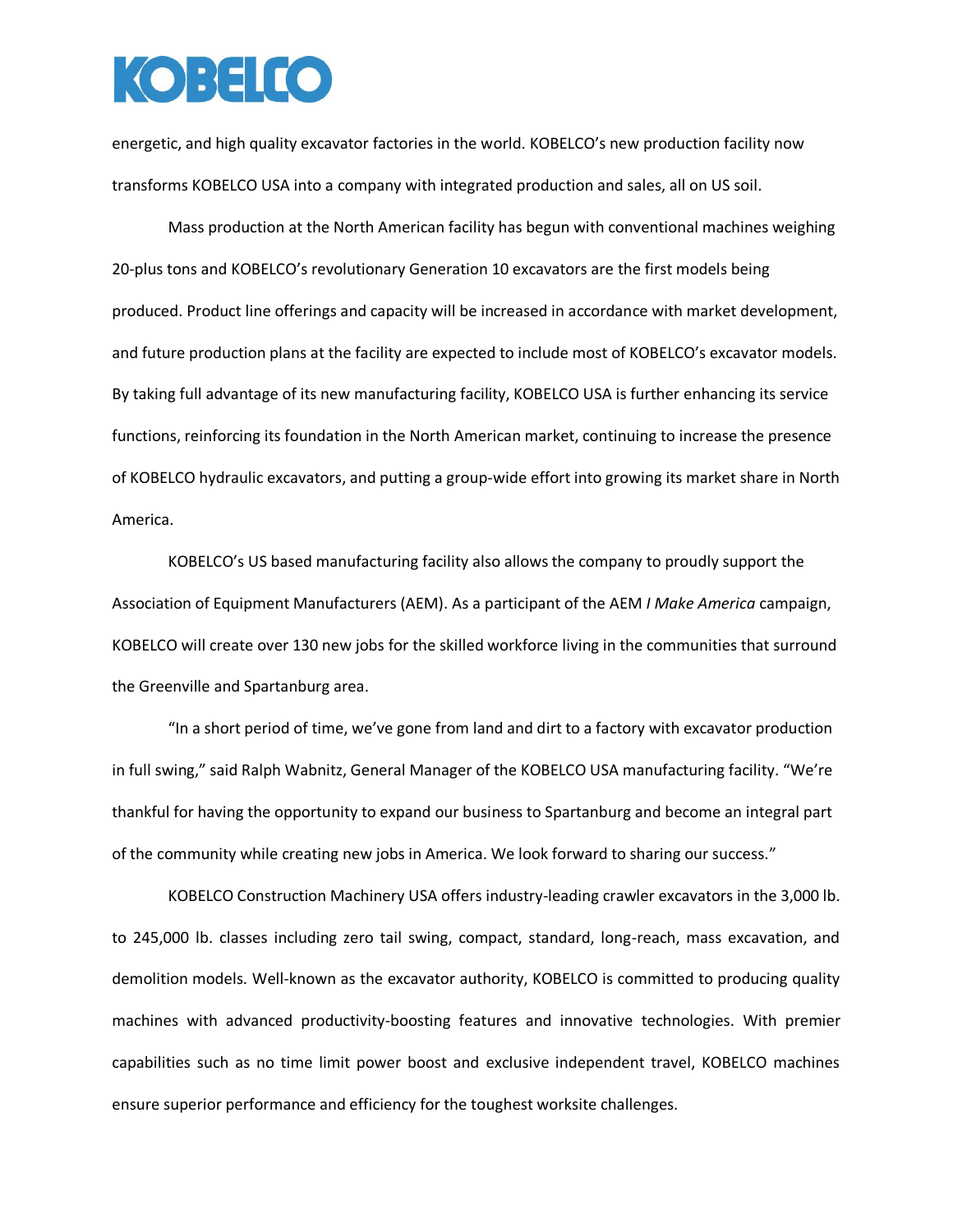

For more information on KOBELCO Construction Machinery USA or KOBELCO products, please

visit www.KOBELCO-USA.com or call 281-888-8430.

-end-



Photo Caption 1: KOBELCO officials and special guests of the community participate in a ceremonial ribbon cutting.



Photo Caption 2: Over 150 people were in attendance at the Grand Opening event for the KOBELCO USA

excavator manufacturing facility in Spartanburg, SC.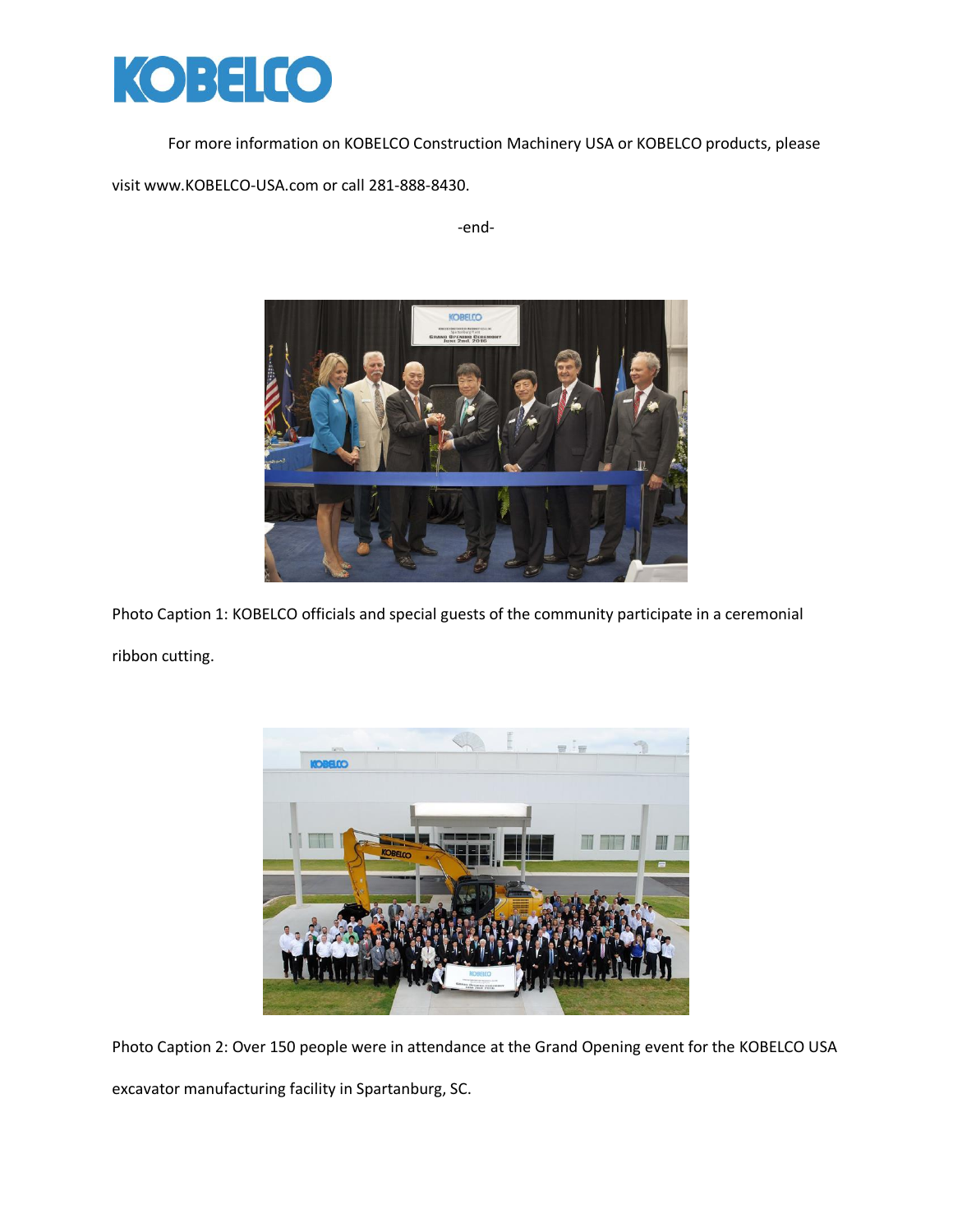



Photo Caption 3: Production at the KOBELCO USA facility has begun with KOBELCO's revolutionary

Generation 10 SK210LC-10 excavators.



Photo Caption 4: "Our deciding factor for the facility's location was the welcoming attitude we received from South Carolina, Spartanburg County and the City of Moore," said Pete Morita, President and CEO of KOBELCO USA.